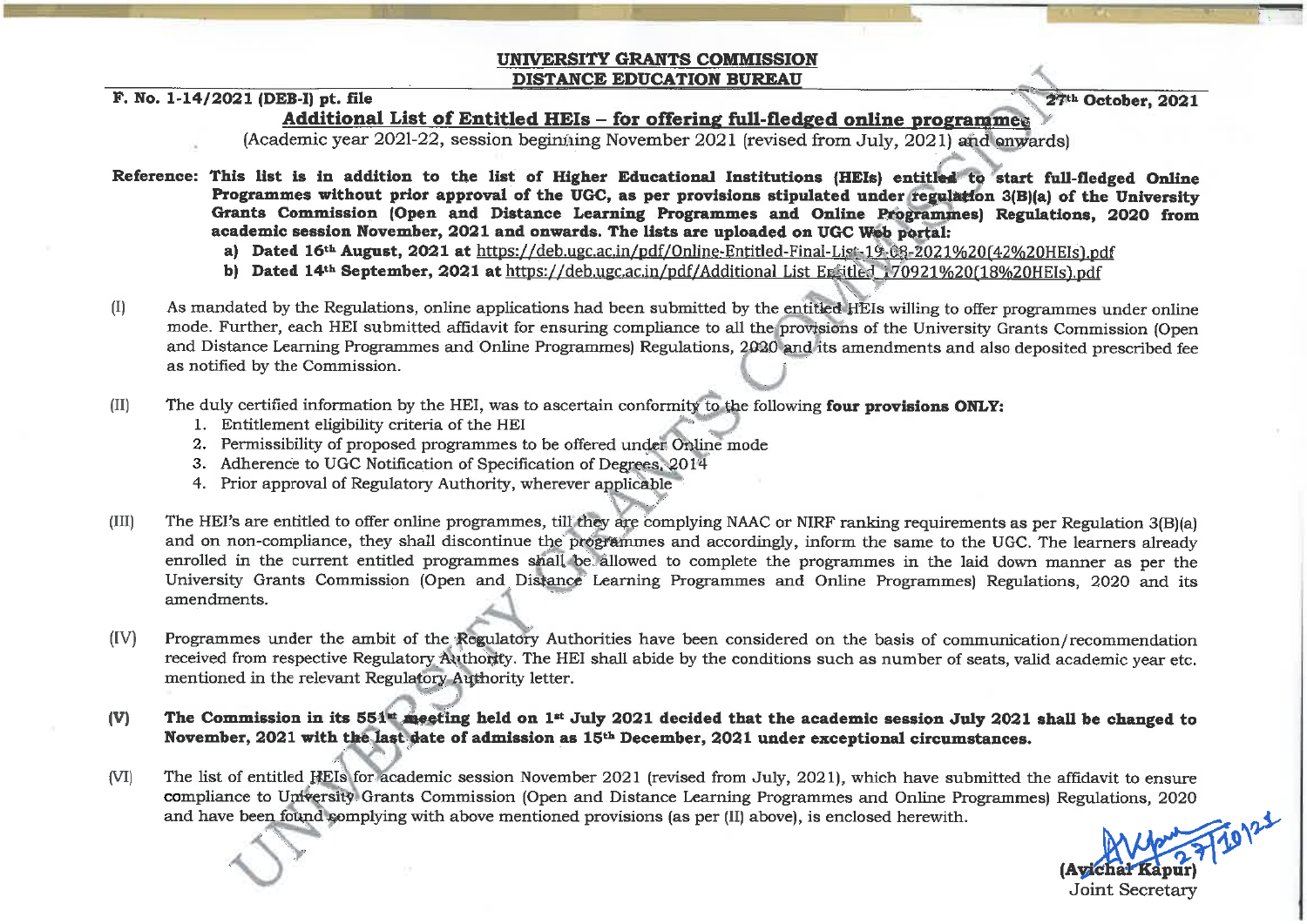| S.  | <b>STATE</b>                    | <b>TYPE OF</b>    | <b>HEI NAME</b>     | <b>NUMBER</b>  | <b>NAME OF PROGRAMMES</b>              | <b>LINKS FOR</b>  |
|-----|---------------------------------|-------------------|---------------------|----------------|----------------------------------------|-------------------|
| No. |                                 | <b>HEI</b>        |                     | OF             |                                        | <b>HEI'S</b>      |
|     |                                 |                   |                     | <b>PROGR</b>   |                                        | <b>APPLICATIO</b> |
|     |                                 |                   |                     | <b>AMMES</b>   |                                        | $N \&$            |
|     |                                 |                   |                     |                |                                        | <b>AFFIDAVIT</b>  |
| 1.  |                                 | DEEMED TO         | <b>KONERU</b>       |                | 1. MASTER OF BUSINESS ADMINISTRATION   | • APPLICATION     |
|     | <b>ANDHRA</b><br><b>PRADESH</b> | BE                | <b>LAKSHMAIAH</b>   |                |                                        | · AFFIDAVIT       |
|     |                                 | <b>UNIVERSITY</b> | <b>EDUCATION</b>    | $\mathbf{1}$   |                                        | • COMPLIANCE      |
|     |                                 |                   | <b>FOUNDATION</b>   |                |                                        | · REGULATOR       |
|     |                                 |                   |                     |                |                                        | Y APPROVAL        |
| 2.  |                                 | <b>CENTRAL</b>    | <b>JAMIA MILLIA</b> |                | 1. BACHELOR OF BUSINESS ADMINISTRATION | · APPLICATION     |
|     | <b>DELHI</b>                    | <b>UNIVERSITY</b> | <b>ISLAMIA</b>      |                | (FINANCE AND ACCOUNTS)                 | · AFFIDAVIT       |
|     |                                 |                   |                     |                | 2. BACHELOR OF ARTS (GENERAL)          |                   |
|     |                                 |                   |                     |                | 3. BACHELOR OF COMMERCE (GENERAL)      |                   |
|     |                                 |                   |                     |                | 4. MASTER OF ARTS (ENGLISH)            |                   |
|     |                                 |                   |                     | 10             | 5. MASTER OF ARTS (HINDI)              |                   |
|     |                                 |                   |                     |                | 6. MASTER OF ARTS (HISTORY)            |                   |
|     |                                 |                   |                     |                | 7. MASTER OF ARTS (URDU)               |                   |
|     |                                 |                   |                     |                | 8. MASTER OF ARTS (POLITICAL SCIENCE)  |                   |
|     |                                 |                   |                     |                | 9. MASTER OF ARTS (SOCIOLOGY)          |                   |
|     |                                 |                   |                     |                | 10. MASTER OF COMMERCE (GENERAL)       |                   |
|     |                                 |                   |                     |                |                                        |                   |
| 3.  |                                 | DEEMED TO BE      | <b>JSS ACADEMY</b>  |                | 1. BACHELOR OF BUSINESS ADMINISTRATION | • APPLICATION     |
|     | <b>KARNATAKA</b>                | <b>UNIVERSITY</b> | OF HIGHER           |                | (HOSPITAL & HEALTH SYSTEM              | · AFFIDAVIT       |
|     |                                 |                   | <b>EDUCATION</b>    |                | <b>MANAGEMENT</b> )                    | • COMPLIANCE      |
|     |                                 |                   | <b>AND</b>          | $\overline{2}$ | 2. MASTER OF BUSINESS ADMINISTRATION   | · REGULATORY      |
|     |                                 |                   | <b>RESEARCH</b>     |                | (HOSPITAL ADMINISTRATION)              | <b>APPROVAL</b>   |
|     |                                 |                   |                     |                |                                        |                   |
|     |                                 |                   |                     |                |                                        |                   |
| 4.  |                                 |                   |                     |                | 1. BACHELOR OF COMMERCE (GENERAL)      | · APPLICATION     |
|     | <b>KERALA</b>                   | <b>STATE</b>      | <b>MAHATAMA</b>     |                | 2. MASTER OF ARTS (MULTIMEDIA)         | · AFFIDAVIT       |
|     |                                 | <b>UNIVERSITY</b> | <b>GANDHI</b>       |                | 3. MASTER OF ARTS (ANIMATION)          |                   |
|     |                                 |                   | <b>UNIVERSITY</b>   |                | 4. MASTER OF ARTS (GRAPHIC DESIGN)     |                   |
|     |                                 |                   |                     | 10             | 5. MASTER OF ARTS (INTERNATIONAL       |                   |
|     |                                 |                   |                     |                | RELATIONS AND POLITICS)                |                   |
|     |                                 |                   |                     |                | 6. MASTER OF ARTS (SOCIOLOGY)          |                   |
|     |                                 |                   |                     |                | 7. MASTER OF ARTS (BUSINESS ECONOMICS) |                   |
|     |                                 |                   |                     |                | 8. MASTER OF ARTS (ENGLISH)            |                   |

U